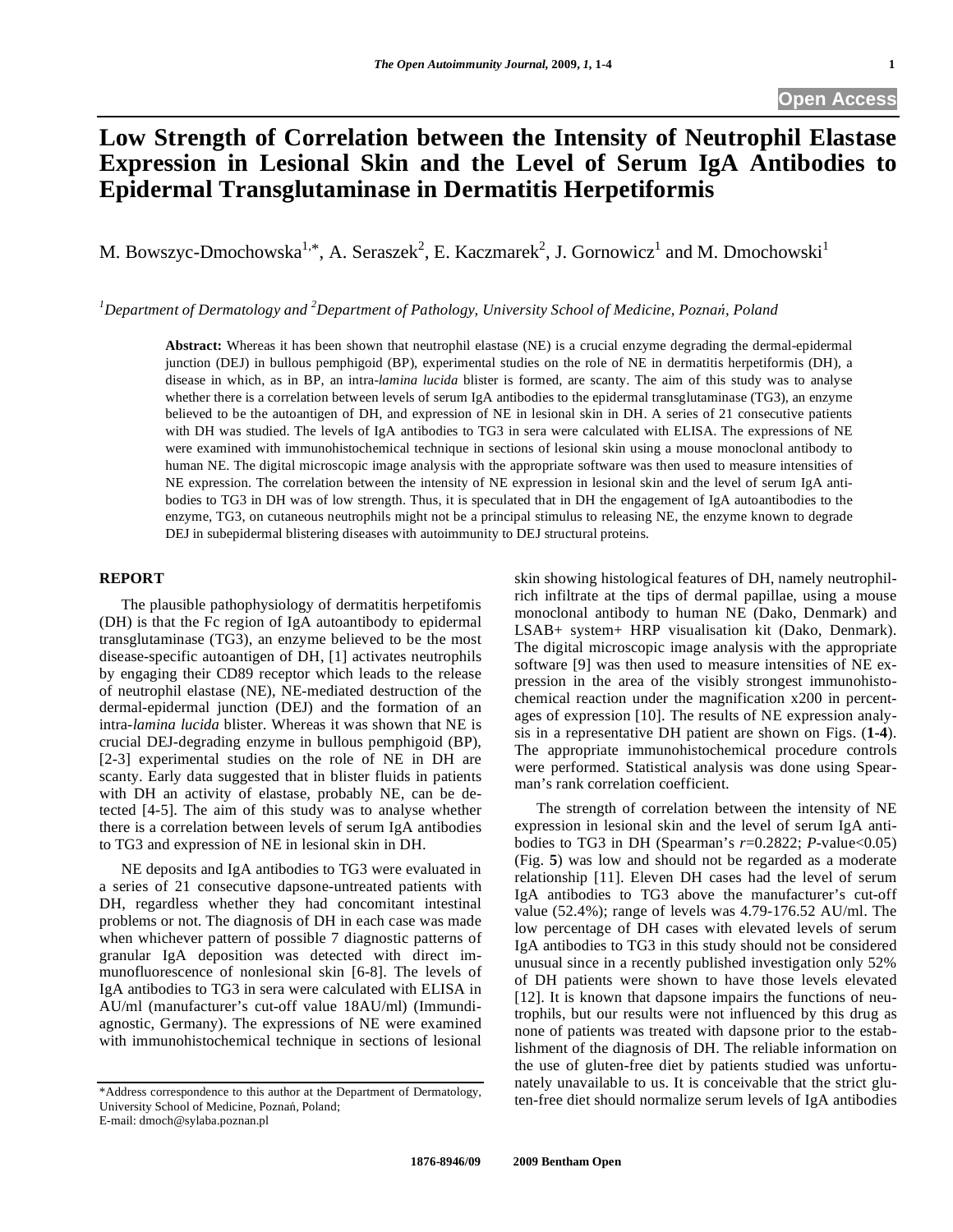

**Fig. (1).** Neutrophil-rich infiltration at the tips of dermal papillae in a patient with DH (H+E staining) (magnification, x200).



**Fig. (2).** NE deposits in immunohistochemistry in lesional skin in a patient with DH (magnification, x200).

not only to tissue transglutaminase (TG2) but also to TG3, so our results could be influenced by a dietary factor. Still, all our patients had cutaneous rash severe enough to prompt them to seek dermatological attention, so we believe that their dietary habits had low impact on their skin disease. Therefore, we feel that levels of IgA antibodies to TG3 obtained in our study truly reflect the severity of their skin disease, irrespectively of either intestinal or dietary considerations.

 One might even speculate, on the basis of our study, that in DH the engagement of IgA autoantibodies to the enzyme, TG3, on cutaneous neutrophils might not be a principal stimulus to releasing NE, an enzyme known to degrade DEJ in subepidermal blistering diseases with autoimmunity to DEJ structural proteins [2]. This hypothesis should be experimentally verified, especially as we have previously shown that the expressions of NE in lesional skin in patients with DH and BP are not statistically different [10]. Still, there is a possibility that this stimulus is provided not by pooled IgA autoantibodies to TG3, but specifically by IgA1 or even IgA2 subclass autoantibodies to TG3. As 2 splicing isoforms of human TG3 have recently been identified, [13] it is currently unclear whether the IgA autoantibodies to those TG3 isoforms might differ in neutrophil activating capacities, hence whether there might be unequal NE releasing in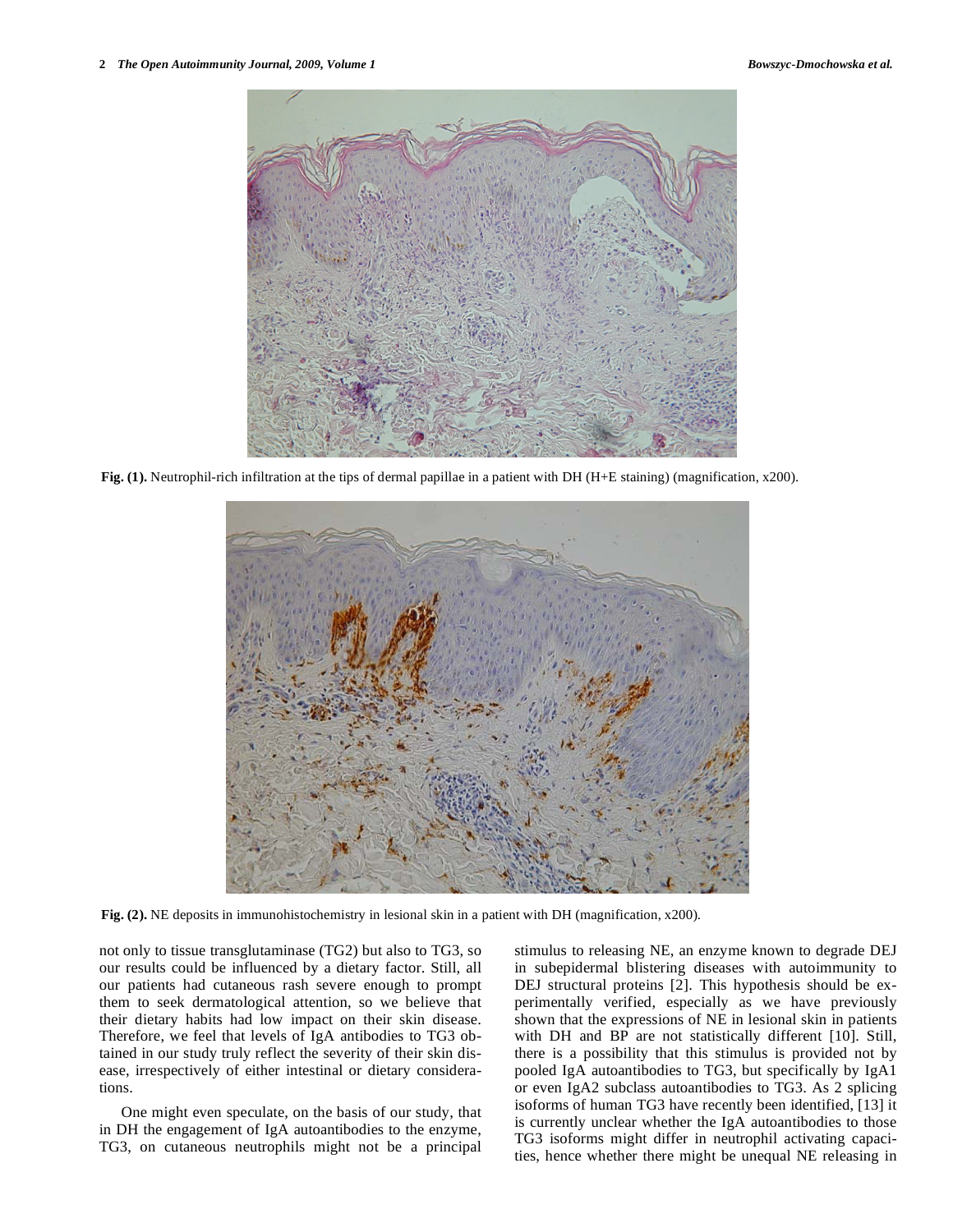

**Fig. (3).** Intensity of NE deposits processed with digital microscopic image analysis superimposed on NE deposits immunohistochemistry in lesional skin in a patient with DH.



**Fig. (4).** Intensity of NE deposits processed with digital microscopic image analysis in lesional skin in a patient with DH.



**Fig. (5).** Low strength of correlation between the intensity of NE expression in lesional skin and the level of serum IgA antibodies to TG3 in DH (Spearman's *r*=0.2822; *P*-value <0.05).